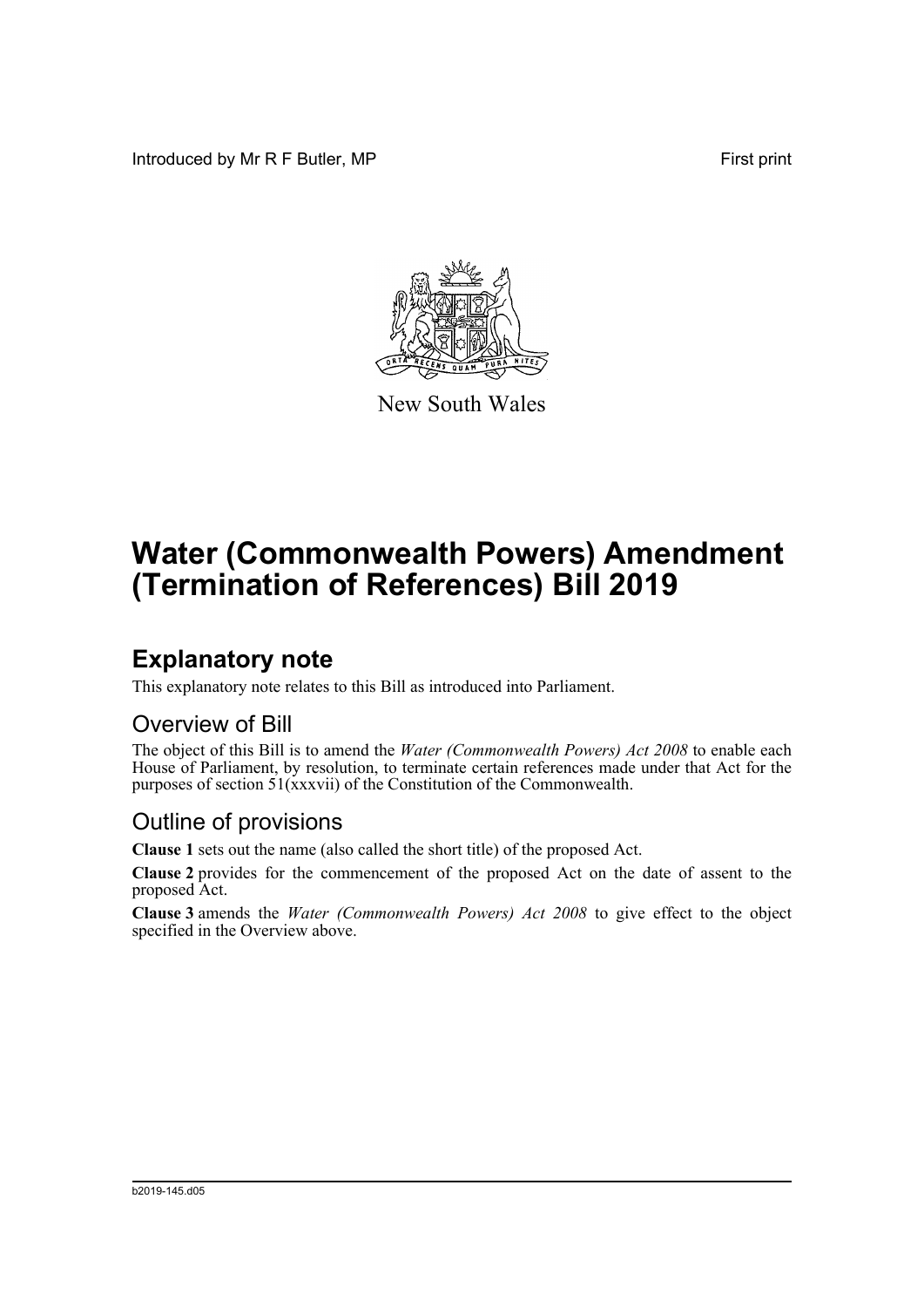Introduced by Mr R F Butler, MP First print



New South Wales

# **Water (Commonwealth Powers) Amendment (Termination of References) Bill 2019**

### **Contents**

|     |                                                         | Page |
|-----|---------------------------------------------------------|------|
|     | Name of Act                                             |      |
|     | 2 Commencement                                          |      |
| - 3 | Amendment of Water (Commonwealth Powers) Act 2008 No 69 |      |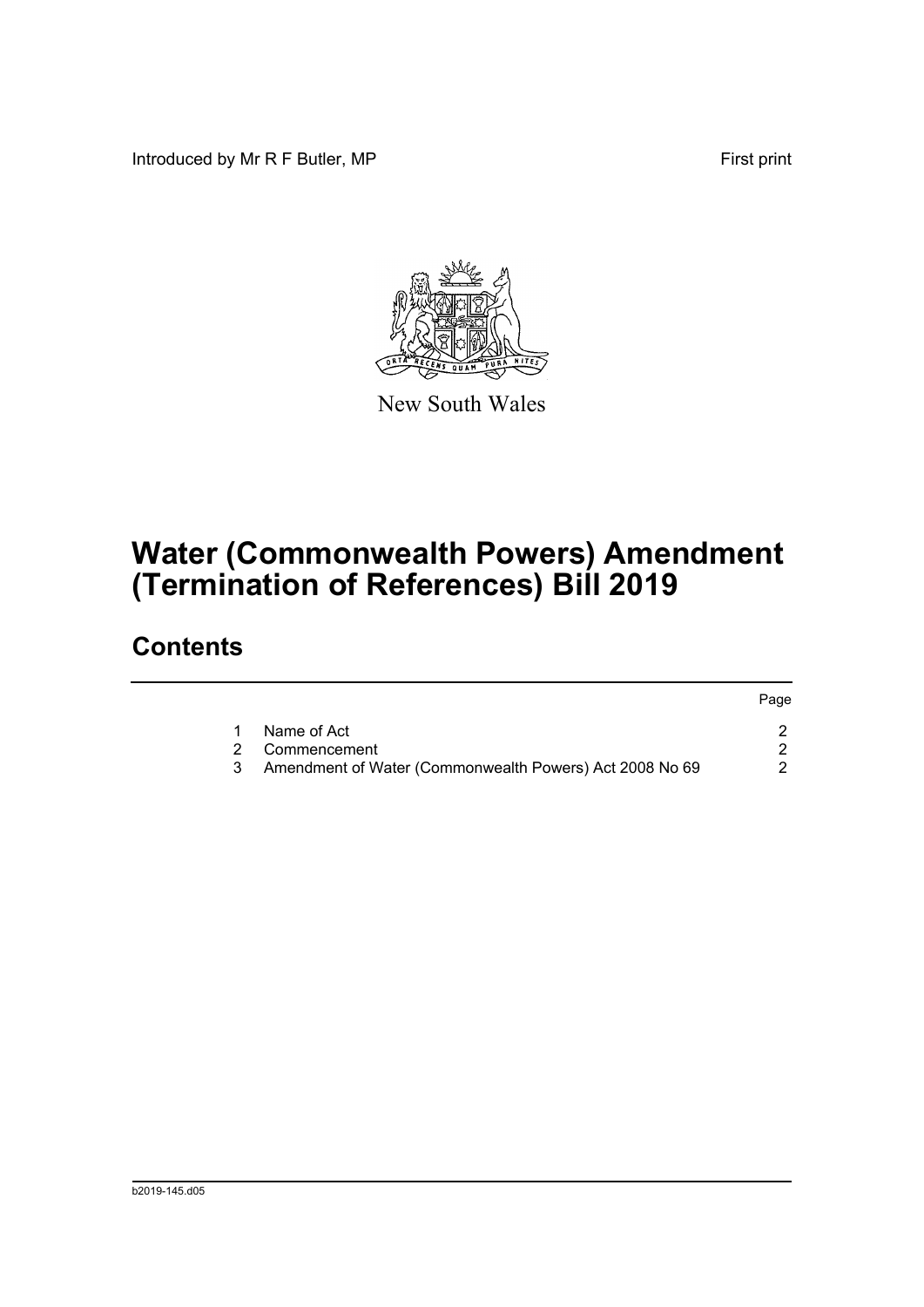

New South Wales

## **Water (Commonwealth Powers) Amendment (Termination of References) Bill 2019**

No , 2019

#### **A Bill for**

An Act to amend the *Water (Commonwealth Powers) Act 2008* to enable each House of Parliament, by resolution, to terminate the references under that Act; and for related purposes.